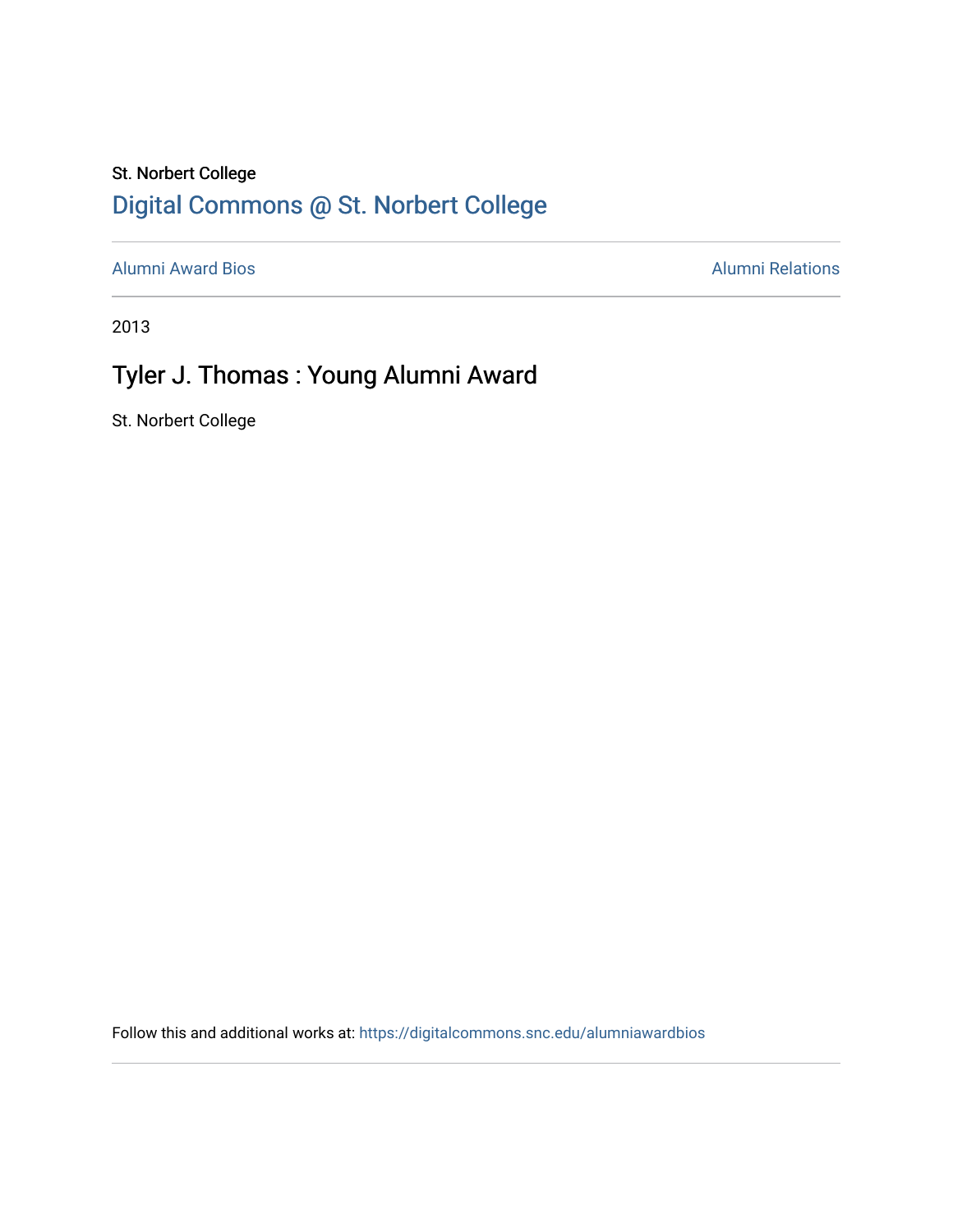

[Academics](https://www.snc.edu/academics) [Admission](https://www.snc.edu/admission) [Campus Life](https://www.snc.edu/campuslife) [Living Norbertine](https://www.snc.edu/livingnorbertine) [Athletics](https://www.snc.edu/athletics) [About](https://www.snc.edu/about)

[Alumni](https://www.snc.edu/alumni/) [Alumni Awards](https://www.snc.edu/alumni/awards/) 2013 Young Alumni Award A

### [Alumni](https://www.snc.edu/alumni/index.html)

[Events & Reunions](https://www.snc.edu/alumni/event/index.html) [Behind the Arch](https://www.snc.edu/alumni/event/behindthearch/) [Benefits and Services](https://www.snc.edu/alumni/benefits.html) [Get Involved](https://www.snc.edu/alumni/getinvolved.html) [Give to SNC](http://giving.snc.edu/) [Alumni Awards](https://www.snc.edu/alumni/awards/index.html) [Past Recipients](https://www.snc.edu/alumni/awards/recipients.html) [Knight Lights](https://www.snc.edu/alumni/knightlights/index.html) [Alumni-Owned](https://www.snc.edu/alumni/directory/index.html) [Businesses Network](https://www.snc.edu/alumni/directory/index.html) [Alumni Board](https://www.snc.edu/alumni/alumniboard.html) [Student Alumni](https://www.snc.edu/alumni/saa.html) [Ambassadors](https://www.snc.edu/alumni/saa.html) [Staff](https://www.snc.edu/alumni/contactus.html)

# 2013 Young Alumni Award



#### Tyler J. Thomas '10 [View acceptance speech](http://www.youtube.com/watch?v=rBRSRADIWvY&feature=youtu.be)

Q

Giving

to SNC

It doesn't necessarily cost a lot of money to play soccer. In particularly impoverished parts of Africa, children are known to use "trash balls" – plastic bags compressed into a ball and secured with twine – and to play in their bare feet.

But it does cost money to play soccer in American high schools – because those who typically develop the skill set to make the roster have spent their off seasons in costly club soccer programs.

Tyler Thomas played varsity soccer at Green Bay East High School. When he graduated from St. Norbert and began teaching mathematics at East, he sought an opportunity to

reconnect with the sport he was so passionate about, and eagerly accepted a position as boys' soccer co-coach.

But Tyler also wanted to contribute in a way that was true to his own values and those imparted by his St. Norbert education. He knew that many of the students in the school district lived at or close to the poverty line, making club soccer participation all but impossible, and varsity soccer therefore exceedingly unlikely.

So he began a new club program for disadvantaged youth in the area, charging minimal fees, offering scholarships and soliciting donations for equipment and tournament costs.

That organization, Allouez Ice, is thriving, with Tyler's teams winning all three tournaments they participated in during 2012. Tyler himself was named Wisconsin Youth Soccer's Boys' Coach of the Year. And his program participants are finding their way onto varsity teams around